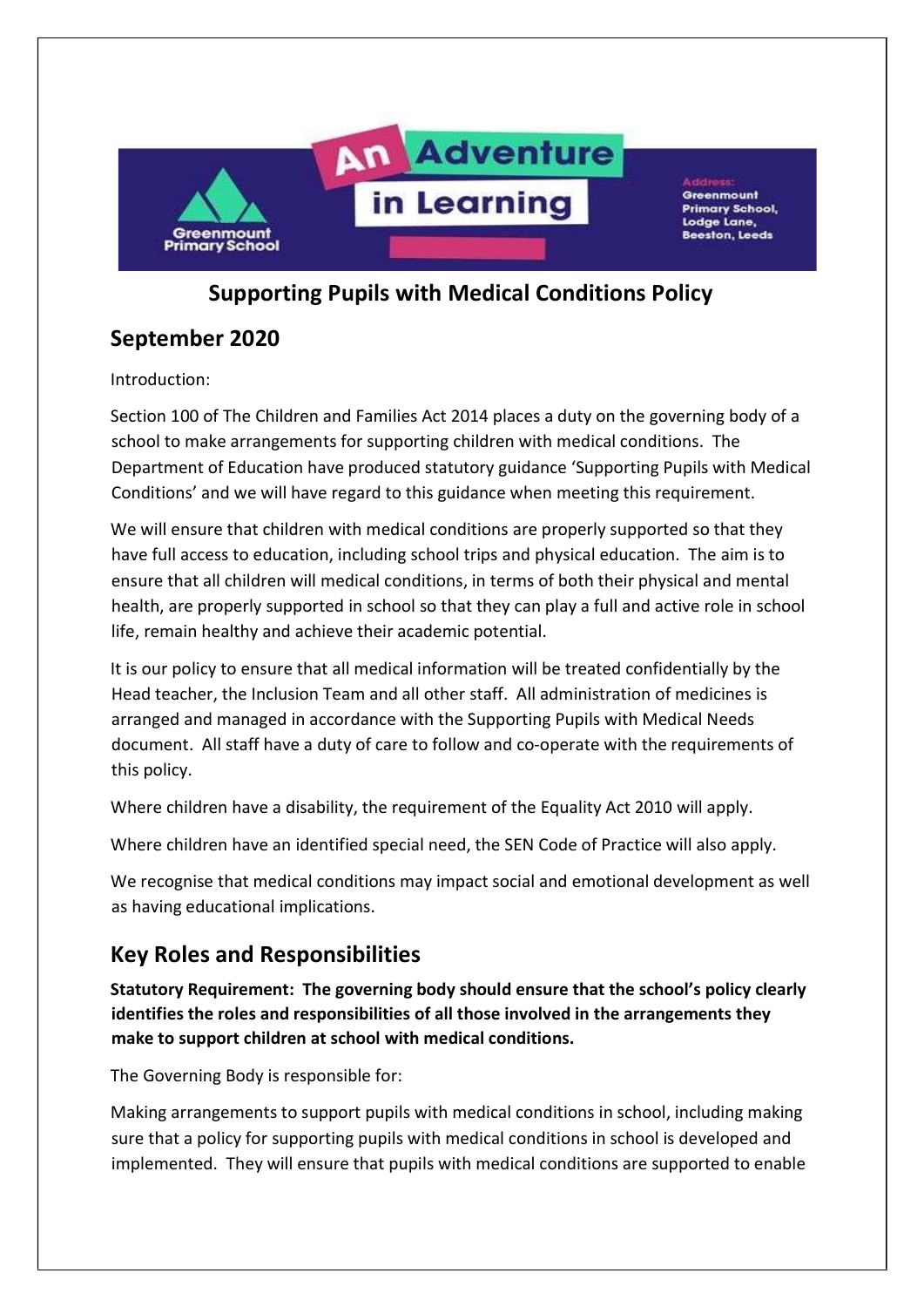the fullest participation possible in all aspects of school life. The governing body will ensure that sufficient staff have received suitable training and are competent before they take on responsibility to support children with medical conditions. They will also ensure that any members of school staff who provide support to pupils with medical conditions are able to access information and other teaching support materials as needed.

### The Head teacher is responsible for:

Ensuring that the school's policy is developed and effectively implemented with partners. This includes ensuring that all staff are aware of the policy for supporting pupils with medical conditions and understand their role in its implementation. They will also make sure that school staff are appropriately insured and are aware that they are insured to support pupils in this way.

### The SENDCo is responsible for:

Making sure that all staff who need to know are aware of the child's condition. They will also ensure that sufficient trained numbers of staff are available to implement the policy and deliver against all individual healthcare plans, including in contingency and emergency situations. The SENDCo has overall responsibility for the development of individual healthcare plans. They will contact the school nursing team in the case of any child who has a medical condition that may require support at school, but who has not yet been brought to the attention of the school nurse.

### Teachers and Support Staff are responsible for:

Providing support to pupils with medical conditions, including the administering of medicines, although they cannot be required to do so. Although administering medicines is not part of teachers' professional duties, they should take into account the needs of pupils with medical conditions that they teach. School staff will receive sufficient and suitable training and achieve the necessary level of competency before they take on responsibility to support children with medical conditions. Any member of school staff should know what to do and respond accordingly when they become aware that a pupil with a medical condition needs

### The School Nursing Team are responsible for:

Notifying the school when a child has been identified as having a medical condition which will require support in school. Wherever possible, they should do this before the child starts at the school. They will ensure that school is taking appropriate steps to support children with medical conditions and may support staff on implementing a child's individual healthcare plan and provide advice and training. School nurses can liaise with medical agencies to advise on appropriate support for the child and possible staff training needs.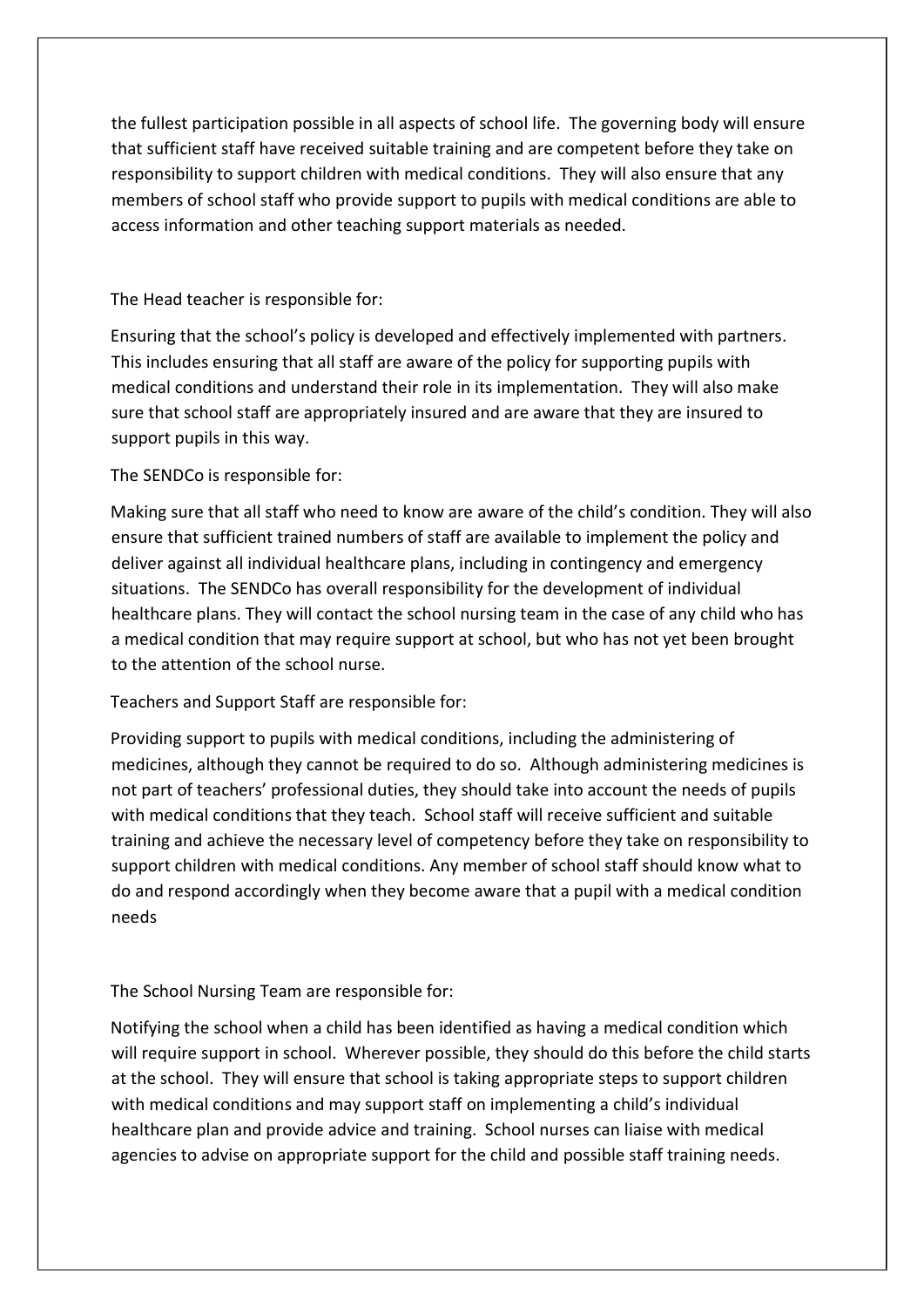# Identifying Children with Medical Conditions

Statutory Requirement: The Governing body will ensure that the policy sets out the procedures to be followed whenever a school is notified that a pupil has a medical condition.

We will aim to identify children with medical needs on entry to the school by working in partnership with parents / carers. Where a formal diagnosis is awaited or is unclear, we will plan to implement arrangements to support the child, based on the current evidence available for their condition. We will ensure that every effort is made to involve some formal medical evidence and consultation with the parents and other agencies if relevant.

#### Individual Health Care Plan

Statutory Requirement: The Governing body will ensure that the school's policy covers the role of individual healthcare plans, and who is responsible for their development in supporting children at school with medical conditions.

We recognise that Individual Healthcare Plans are recommended in particular where conditions fluctuate, there is a high risk that emergency intervention will be needed or where medical conditions are long term and complex. However, not all children will require one. The school, healthcare professional and parent will agree based on evidence when a healthcare plan would be appropriate.

Where children require an individual healthcare plan it will be the responsibility of the SENDCo to work with parents/carers and relevant healthcare professionals to oversee the writing of the plan. The SENDCo may write the plan, or a member of the Inclusion Team. The SENDCo will work in partnership with the parents/carers, and a relevant healthcare professional to review the plan. Where a child has a special educational need identified in an Education and Health Care (EHC) plan, the individual healthcare plan will become part of the EHC plan.

Statutory Requirement: The governing body should ensure that all plans are reviewed at least annually or earlier if evidence is presented that the child's needs have changed. Plans should be developed with the child's best interests in mind and ensure that the school assesses and manages the risks to the child's education, health and social wellbeing and minimise disruption.

Health Care Plans will be reviewed at least at the beginning of a new academic year in conjunction with the child's parents/carers. If a child's needs change then the SENDCo will be alerted by staff via CPOMs or through discussion with staff at SEND review meetings or pupil progress meetings. Parents/Carers may also inform school of any changes in a child's needs throughout the academic year.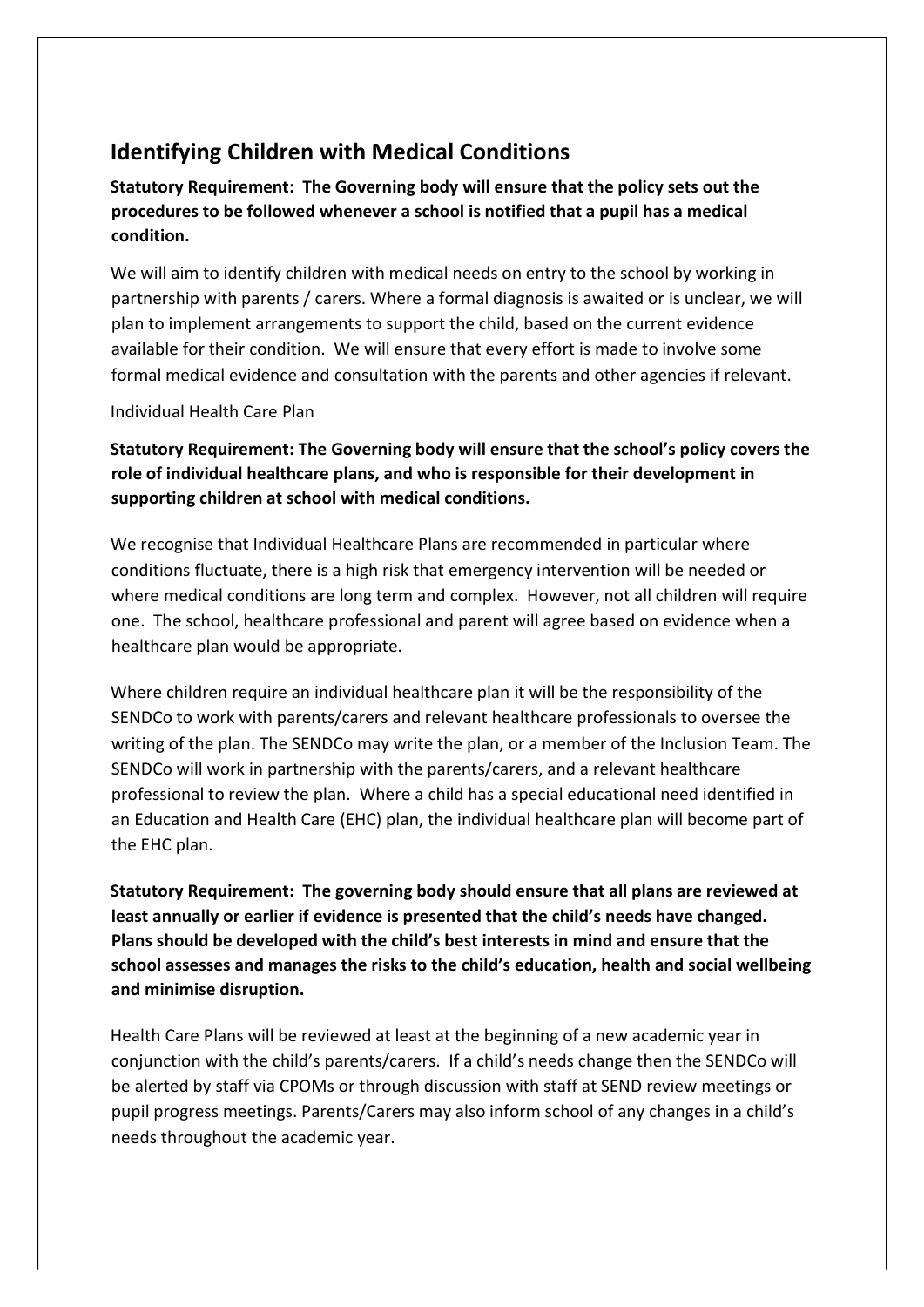## Statutory Requirement: When deciding what information should be recorded on individual healthcare plans, the governing body should consider the following:

- The medical condition, its triggers, signs, symptoms and treatments;
- The pupil's resulting needs, including medication (dose, side effects and storage) and other treatments, time, facilities, equipment, testing, access to food and drink where this is used to manage their condition, dietary requirements and environmental issues
- Specific support for the pupil's educational, social and emotional needs for example, how absences will be managed:
- Level of support needed (some children will be able to take responsibility for their own health needs) including in emergencies. If a child is self-managing their medication, this should be clearly stated with appropriate arrangements for monitoring
- Who will provide this support, their training needs, expectations of their role and confirmation of proficiency to provide support for the child's medical condition from a healthcare professional; and cover arrangements for when they are unavailable
- Who in the school needs to be aware of the child's condition and the support required
- Arrangements for written permission from parents and the headteacher for medication to be administered by a member of staff, or self-administered by the pupil during school hours
- Separate arrangements or procedures required for school trips or other school activities outside of the normal school timetable that will ensure the child can participate, eg risk assessments
- where confidentiality issues are raised by the parent/child, the designated individuals to be entrusted with information about the child's condition and what to do in an emergency

### Staff Training

Statutory Requirement: The Governing Body should ensure that this policy clearly sets out how staff will be supported in carrying out their role to support children with medical conditions, and how this will be reviewed. It should specify how training needs will be assessed and by whom training will be commissioned and provided.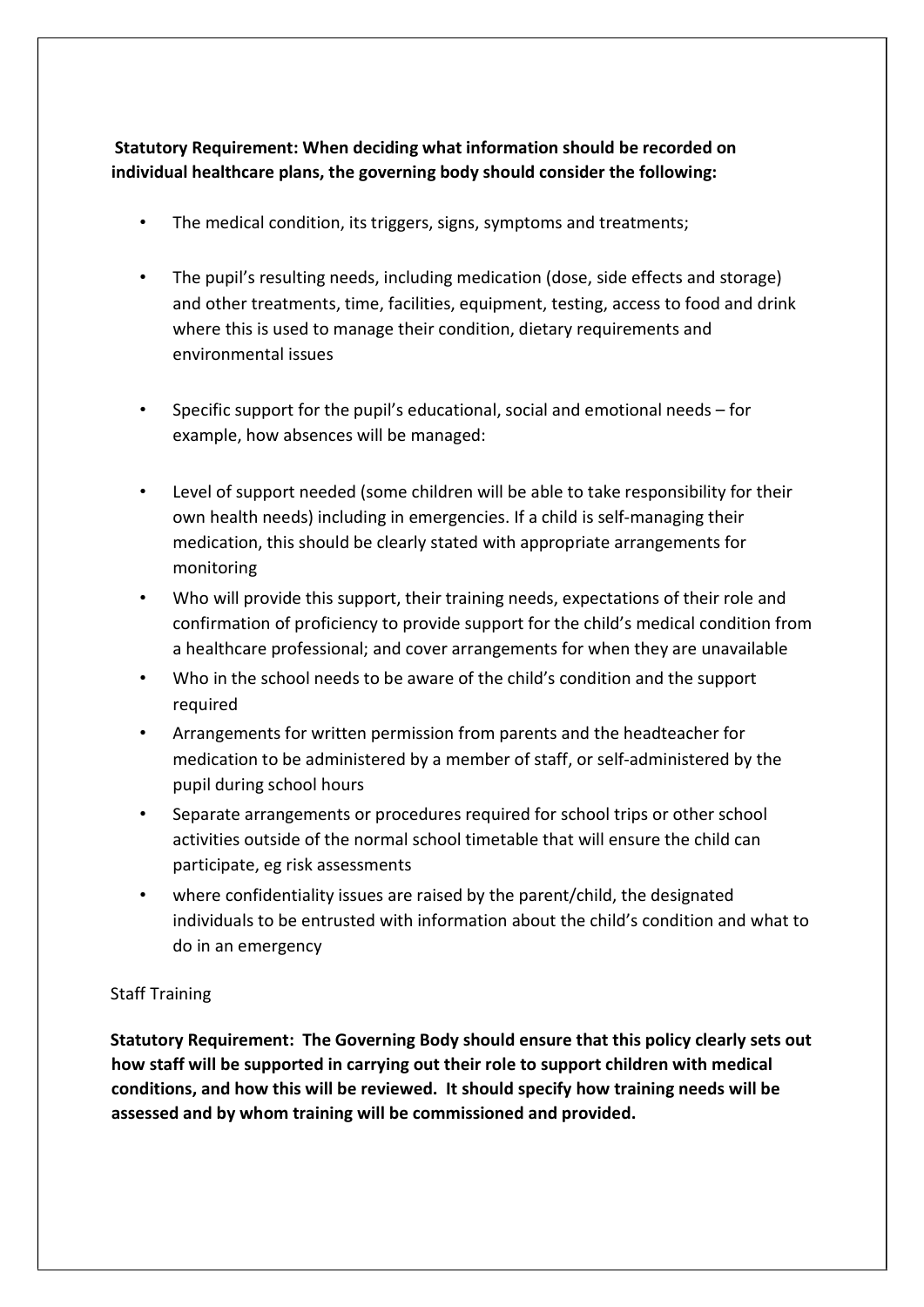The school policy should be clear that any member of school staff providing support to a child with medical needs should have received suitable training.

## Staff must not administer prescription medicines or undertake any health care procedures without the appropriate training

All nominated staff will be provided awareness training on the school's policy for supporting children with medical conditions which will include what their role is in implementing the policy. We will retain evidence that staff have been provided the relevant awareness training on the policy by completing signature sheets.

Where required we will work with the relevant healthcare professionals to identify and agree the type and level of training required and identify where the training can be obtained from. This will include ensuring that the training is sufficient to ensure staff are competent and confidence in their ability to support children with medical conditions. The training will include preventative and emergency measures.

#### Managing Medicines at School

### Statutory Requirement: The Governing Body will ensure that the school's policy is clear about the procedures to be followed for managing medicines.

The administration of medicines is the overall responsibility of the parents/carers. Where clinically possible we will encourage parents to ask for medicines to be prescribed in dose frequencies which enable them to be taken outside of school hours. The SENCo is responsible for ensuring children are supported with their medical needs whilst at school and this may include managing medicines where it would be detrimental to a child's health or school attendance not to do so.

We will only give prescription or non-prescription medicines to a child under 16 with their parent's/carer's written consent (a 'parental agreement for setting to administer medicines' form will be used to record this). Documented tracking system to record all medicines received in and out of the premises will be put in place. The name of the child, dose, expiry and shelf life dates will be checked before medicines are administered.

We will only accept prescribed medicines that are in date, labelled, provided in the original container as dispensed by the pharmacist and include instructions for administration, their dosage and storage. Insulin is the exception, which must still be in date but will generally be available to schools inside an insulin pen or a pump, rather than its original container. Inhalers are stored in a safe but readily accessible place in the child's classroom and clearly marked with the child's name.

Controlled drugs will be securely stored in a non-portable container which only named staff will have access to. We will ensure that the drugs are easily accessible in an emergency situation. A record will be kept of any doses used and the amount of the controlled drug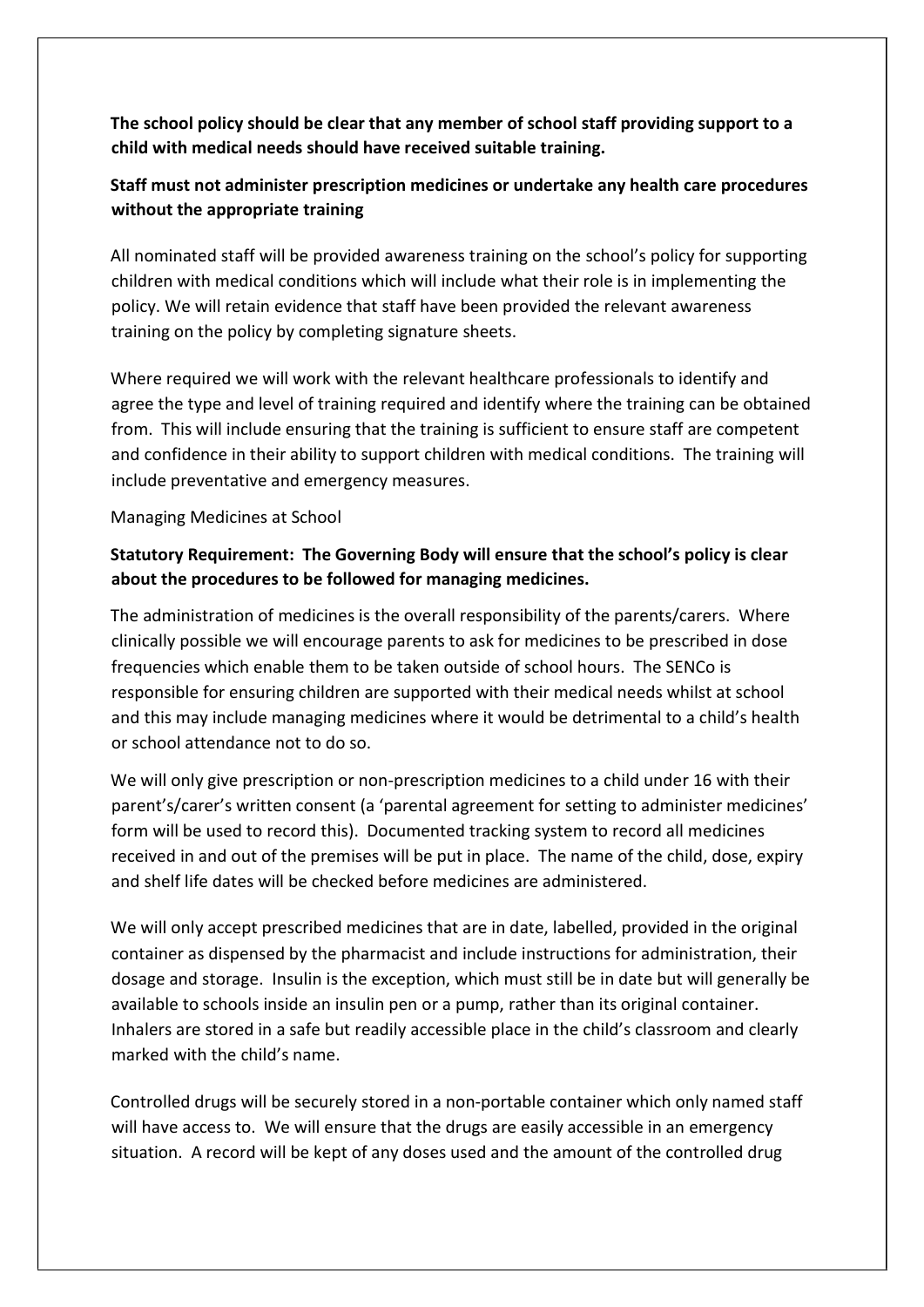held in school. We will never administer aspirin or medicine containing Ibuprofen to any child under 16 years old unless prescribed by a doctor.

Emergency medicines will be stored in a safe location but not locked away to ensure they are easily accessible in the case of an emergency.

Types of emergency medicines include:

- Injections of adrenaline for acute allergic reactions
- Inhalers for asthmatics

### Storage

All medication other than emergency medication will be stored safely in a locked cabinet, where the hinges cannot be easily tampered with and cannot be easily removed from the premise.

Where medicines need to be refrigerated, they will be stored in a fridge in a clearly labelled airtight container. There must be restricted access to a refrigerator holding medicines.

Medicines such as asthma inhalers, blood glucose testing meters and adrenaline pens will always be readily available to children and not locked away. We will also ensure that they are readily available when outside of the school premises or on school trips.

### Disposal

It is the responsibility of the parents/carers to dispose of their child's medicines. It is our policy to return any medicines that are no longer required including those where the date has expired to the parents/carers.

### Medical Accommodation

The Administration office will be used for all medical administration/treatment purposes. The location/room will be made available when required.

### Record Keeping

## Statutory Requirement: The governing body should ensure that written records are kept of all medicines administered to children.

A record of what has been administered including how much, when and by whom, will be recorded on a 'record of prescribed medicines' form. The form will be kept on file. Any possible side effects of the medication will also be noted and reported to the parent/carers.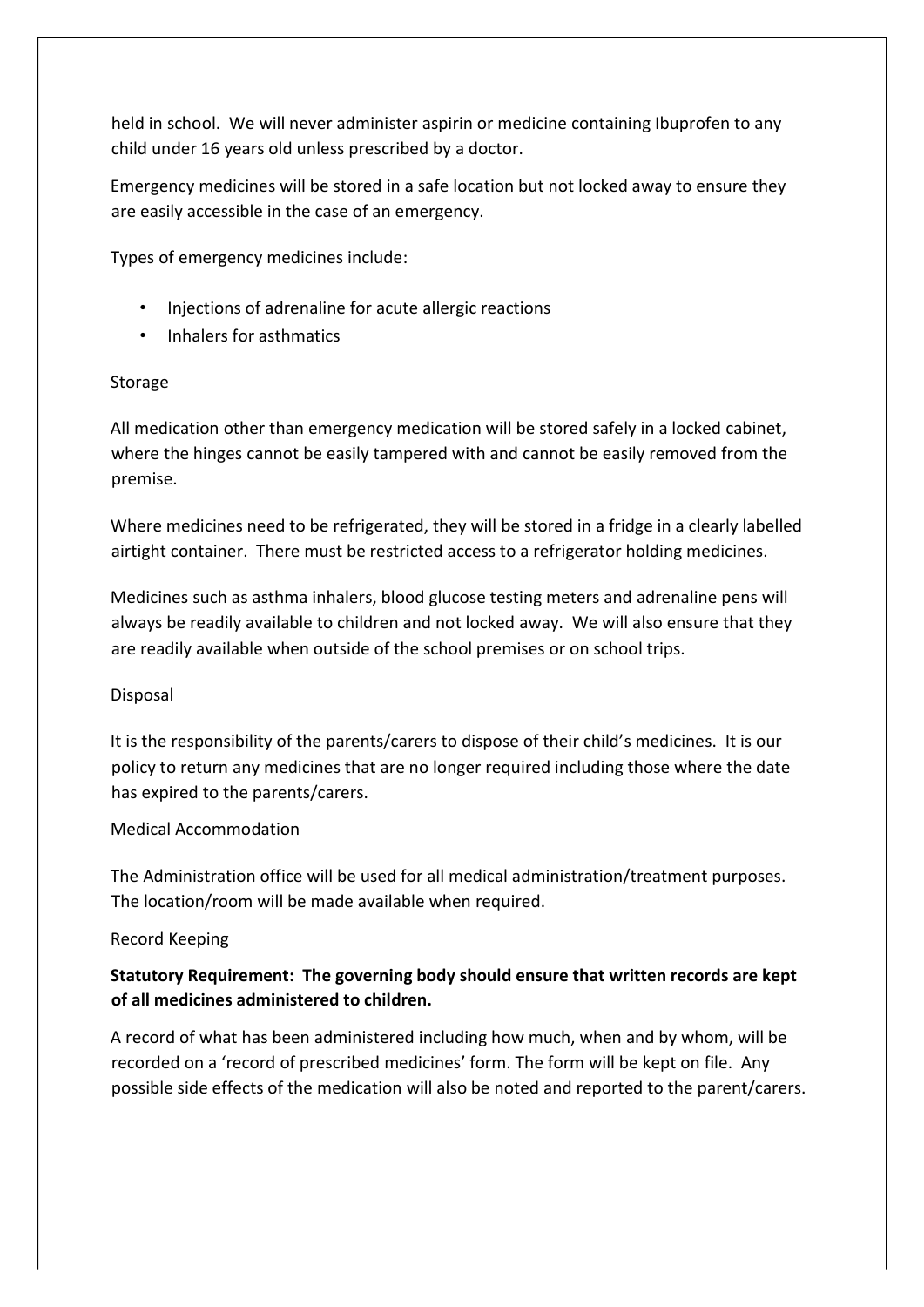#### Emergency Procedures

Statutory Requirement: The Governing body will ensure that the school's policy sets out what should happen in an emergency situation.

Where a child has an individual healthcare plan this will clearly define what constitutes an emergency and provide a process to follow. All relevant staff will be made aware of the emergency symptoms and procedures. We will ensure other children in the school know what to do in the event of an emergency ie. informing a teacher immediately if they are concerned about the health of another child.

Where a child is required to be taken to hospital, a member of staff will stay with the child until their parents arrives, this includes accompanying them to hospital by ambulance if necessary (taking any relevant medical information, care plans etc that the school holds).

#### Liability and Indemnity

Statutory Requirement: The governing body will ensure that the appropriate level of insurance is in place and appropriately reflects the level of risk.

Staff at the school are indemnified under the County Council self-insurance arrangements.

The County Council's is self-insured and have extended this self-insurance to indemnify school staff who have agreed to administer medication or undertake a medical procedure to children. To meet the requirements of the indemnification, we will ensure that staff at the school have parents' permission for administering medicines and members of staff will have had training on the administration of the medication or medical procedure.

#### **Complaints**

Statutory Requirement: The governing body will ensure that the school's policy sets out how complaints may be made and will be handled concerning the support provided to pupils with medical conditions.

Should parents or children be dissatisfied with the support provided they can discuss their concerns directly with the Headteacher. If for whatever reason this does not resolve the issue, they may make a formal complaint. Please refer to our complaints policy; www.greenmount.co.uk/policies